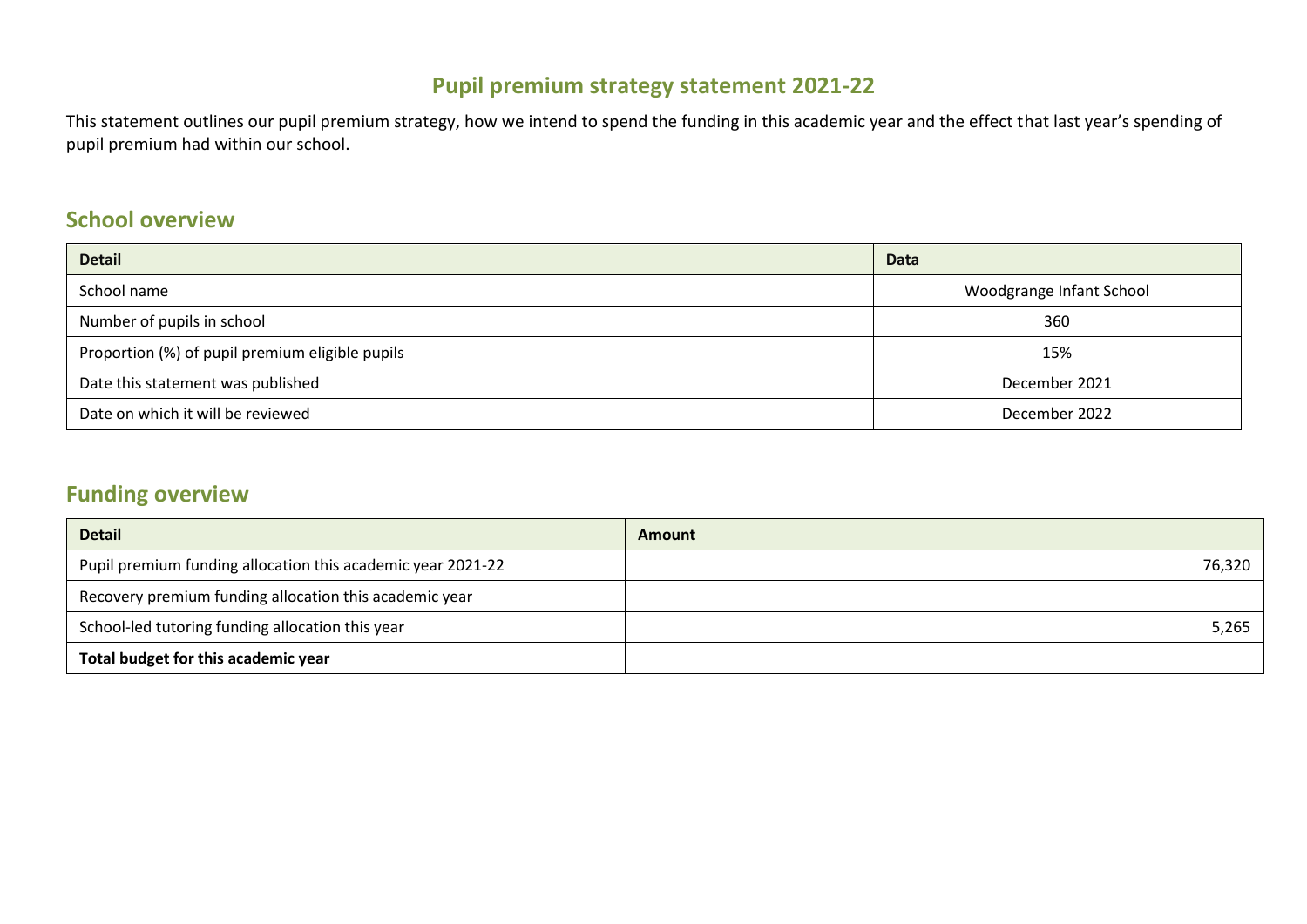# **Statement of intent**

Our intention is that all pupils, irrespective of their background or the challenges they face, make good progress and achieve high attainment across all subject areas. The focus of our pupil premium strategy is to support disadvantaged and vulnerable pupils to achieve that goal.

High-quality teaching is at the heart of our approach, as this is proven to have the greatest impact on closing the disadvantage attainment gap. Our strategy is also integral to wider school plans for education recovery

Our approach will be responsive to individual needs, rooted in our knowledge of individual pupils and their families. The approaches we have adopted complement each other to help pupils excel. To ensure they are effective we will:

- Ensure a whole school approach to meeting needs
- Ensure all staff have high expectations of all pupils
- Act early to identify and respond to needs
- Monitor and evaluate impact

## **Challenges**

This details the key challenges to achievement that we have identified among our disadvantaged pupils.

|                | <b>Detail of challenge</b>                                                                                                                                                                                                                                    |
|----------------|---------------------------------------------------------------------------------------------------------------------------------------------------------------------------------------------------------------------------------------------------------------|
|                | Assessments, observations, and discussions with pupils indicate underdeveloped oral language skills and vocabulary gaps among many disad-<br>vantaged pupils. These are in general, are more prevalent among our disadvantaged pupils than their peers.       |
| $\overline{2}$ | Assessments indicate that children living in challenging circumstances have less access to books and fewer opportunities to practise reading.                                                                                                                 |
| 3              | Assessments indicate that maths attainment among disadvantaged pupils is below that of non-disadvantaged pupils, particularly in EYFSP out-<br>comes.                                                                                                         |
| 4              | Our assessments and observations indicate that the education and wellbeing of many of our disadvantaged pupils have been impacted by partial<br>school closures to a greater extent than for other pupils. This manifests itself in behaviour and rough play. |
| 5.             | Our attendance data over the last X years indicates that attendance for some disadvantaged pupils, particularly those with SEND has been lower<br>than for non-disadvantaged pupils.                                                                          |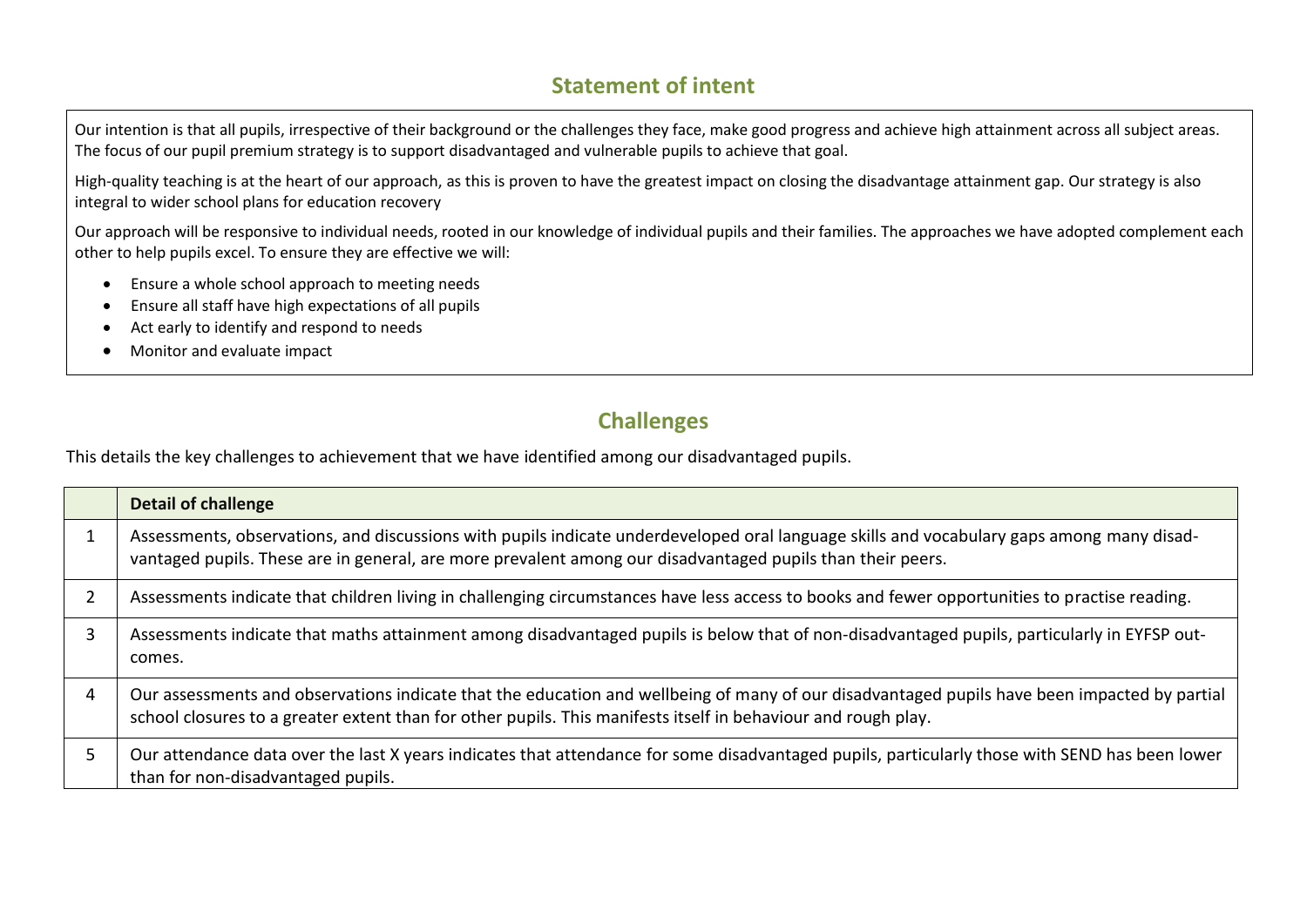## **Intended outcomes**

This explains the outcomes we are aiming for **by the end of our current strategy plan**, and how we will measure whether they have been achieved.

| <b>Intended outcome</b>                                                                                                 | <b>Success criteria</b>                                                                                                                                                                                                                                                                  |
|-------------------------------------------------------------------------------------------------------------------------|------------------------------------------------------------------------------------------------------------------------------------------------------------------------------------------------------------------------------------------------------------------------------------------|
| Improved oral language skills and vocabulary<br>among disadvantaged pupils.                                             | Assessments and observations indicate significantly improved oral language and wider vocabu-<br>lary among disadvantaged pupils. This is evident when triangulated with other sources of evi-<br>dence, including engagement in lessons, book scrutiny and ongoing formative assessment. |
| Improved reading attainment among<br>disadvantaged pupils.                                                              | KS1 reading outcomes from 2023 show that more than X% of disadvantaged pupils met the<br>expected standard.                                                                                                                                                                              |
| Improved maths attainment for disadvantaged<br>pupils at the end of EYFS.                                               | Maths outcomes improve year on year                                                                                                                                                                                                                                                      |
| To achieve and sustain improved wellbeing for all                                                                       | Sustained high levels of wellbeing from 2022/23 demonstrated by:                                                                                                                                                                                                                         |
| pupils in our school, particularly our disadvantaged<br>pupils.                                                         | qualitative data from student voice, student and parent surveys and teacher observations as<br>well as behaviour monitoring<br><b>EYFSP outcomes in PSED</b>                                                                                                                             |
| To achieve and sustain improved attendance for all<br>pupils, particularly our disadvantaged pupils with<br><b>SEND</b> | Sustained high attendance at 95% for target pupils                                                                                                                                                                                                                                       |

# **Activity in this academic year distribution of the set of the set of the Budgeted cost:** £5,500

| <b>Activity</b>                                                                                                    | Evidence that supports this approach                                                                                                                                                                                        | <b>Challenge</b> |
|--------------------------------------------------------------------------------------------------------------------|-----------------------------------------------------------------------------------------------------------------------------------------------------------------------------------------------------------------------------|------------------|
| Introduction of "word aware" - specific focus on enriching and<br>building vocabulary linked to classroom learning | There is a strong evidence base that suggests oral language inter-<br>ventions, including dialogic activities such as high-quality class-<br>room discussion, are inexpensive to implement with high impacts<br>on reading: |                  |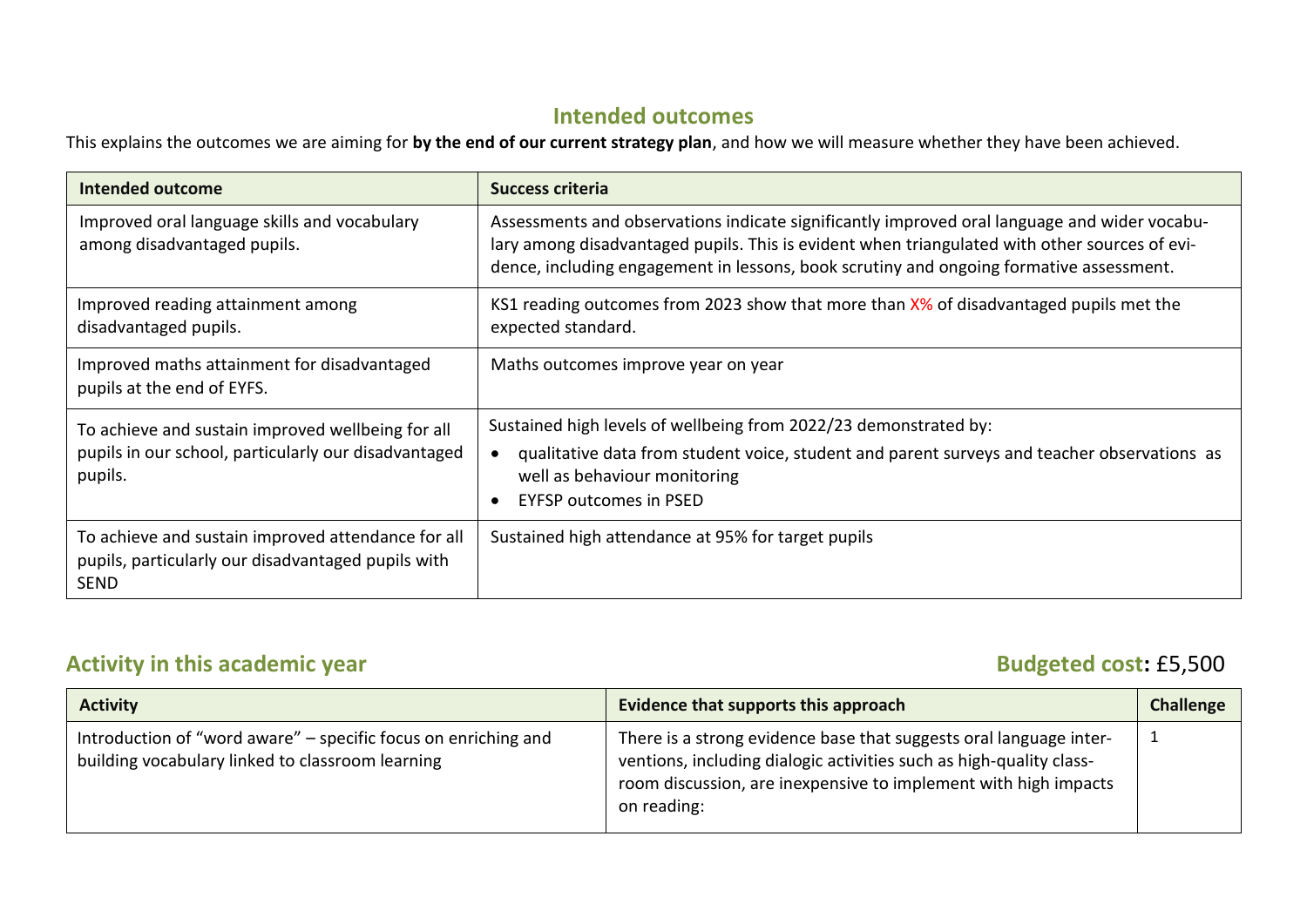| Training and support for staff by full time qualified speech and lan-<br>guage therapist  | Oral language interventions   Toolkit Strand   Education Endow-<br>ment Foundation   EEF |     |
|-------------------------------------------------------------------------------------------|------------------------------------------------------------------------------------------|-----|
| Time for English lead to support and improve quality of phonics<br>teaching across school |                                                                                          |     |
| Time for English lead to monitor and support quality reading sup-<br>port across school   |                                                                                          |     |
| Enhancement of our maths teaching and curriculum planning                                 | Maths guidance KS 1 and 2.pdf (publishing.service.gov.uk)                                | 3   |
| We will fund teacher release time to for a                                                |                                                                                          |     |
| Lesson study approach to Teacher learning                                                 |                                                                                          |     |
| Improve the quality of social and emotional (SEL) learning.                               | EEF Social and Emotional Learning.pdf(educationendowmentfo                               | 4/5 |
| SEL approaches will be embedded into routine educational practices                        | undation.org.uk)                                                                         |     |
| and supported by professional development and training for staff.                         |                                                                                          |     |
| Think equal resources deployed across EYFS with 2 staff trained as<br>leads               |                                                                                          |     |

# **Targeted academic support** Budgeted cost: £34,200

| <b>Activity</b>                                                                                                                                      | Evidence that supports this approach                                                                                                      | <b>Challenge</b> |
|------------------------------------------------------------------------------------------------------------------------------------------------------|-------------------------------------------------------------------------------------------------------------------------------------------|------------------|
| Speechlink assessments for all Reception intake and mid phase ad-<br>missions                                                                        | Oral language interventions can have a positive impact on pupils'<br>language skills. Approaches that focus on speaking, listening and a  |                  |
| Assessments retake at end of each school year<br>Interventions delivered alongside high quality language rich class-<br>room teaching & environments | combination of the two show positive impacts on attainment:<br>Oral language interventions   EEF<br>(educationendowmentfoundation.org.uk) |                  |
| Nuffield Early language intervention delivered by trained TA (EYFS)                                                                                  |                                                                                                                                           |                  |
| Targeted reading support- online programmes- NESSY/ Reading<br>eggs supported by a Teaching Assistant                                                |                                                                                                                                           |                  |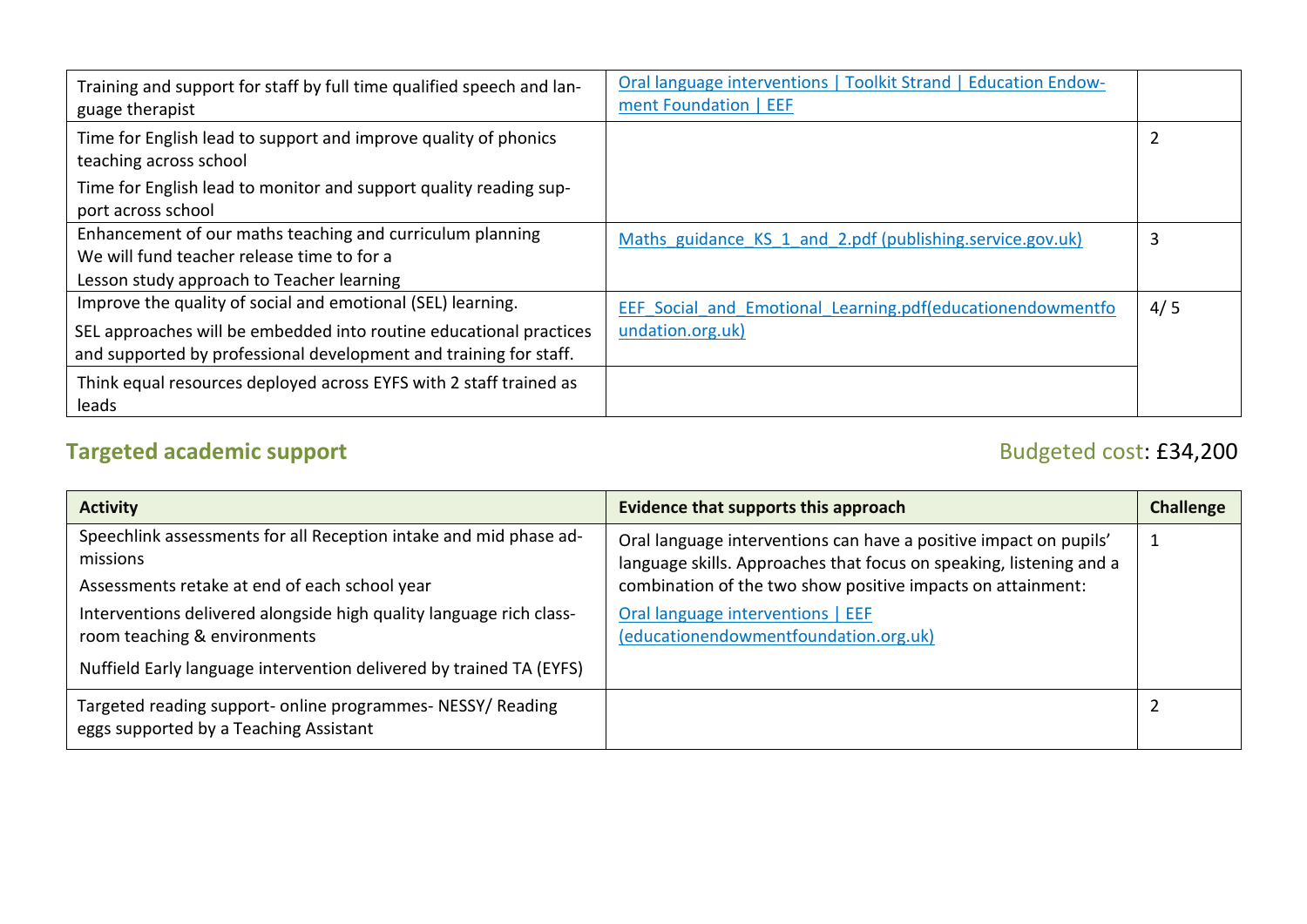# **Wider strategies** Budgeted cost: £42,766

| <b>Activity</b>                                                                                                                                                                                                                                                                   | Evidence that supports this approach                                                                                                                                 | <b>Challenge</b> |
|-----------------------------------------------------------------------------------------------------------------------------------------------------------------------------------------------------------------------------------------------------------------------------------|----------------------------------------------------------------------------------------------------------------------------------------------------------------------|------------------|
| Staff training on behaviour management - ELSA programme - 2 TAs<br>being trained                                                                                                                                                                                                  | Both targeted interventions and universal approaches can<br>have positive overall effects:<br>Behaviour interventions   EEF<br>(educationendowmentfoundation.org.uk) | 5                |
| Embedding principles of good practice set out in the DfE's<br><b>Improving School Attendance advice.</b><br>This will involve training and release time for staff to develop and<br>implement new procedures and appointing attendance/support<br>officers to improve attendance. | The DfE guidance has been informed by engagement with<br>schools that have significantly reduced levels of absence<br>and persistent absence.                        | 5                |
| Support for families to engage with their child's development and<br>education                                                                                                                                                                                                    |                                                                                                                                                                      |                  |
| practical support for families- housing, finances, accessing<br>services etc                                                                                                                                                                                                      |                                                                                                                                                                      |                  |
| support around learning- particularly language development<br>$\blacksquare$<br>and reading-this will be in the form of workshops and meetings<br>for groups and individual parents                                                                                               |                                                                                                                                                                      |                  |
| support for parents of children with SEND                                                                                                                                                                                                                                         |                                                                                                                                                                      |                  |

Total budgeted cost: £82,500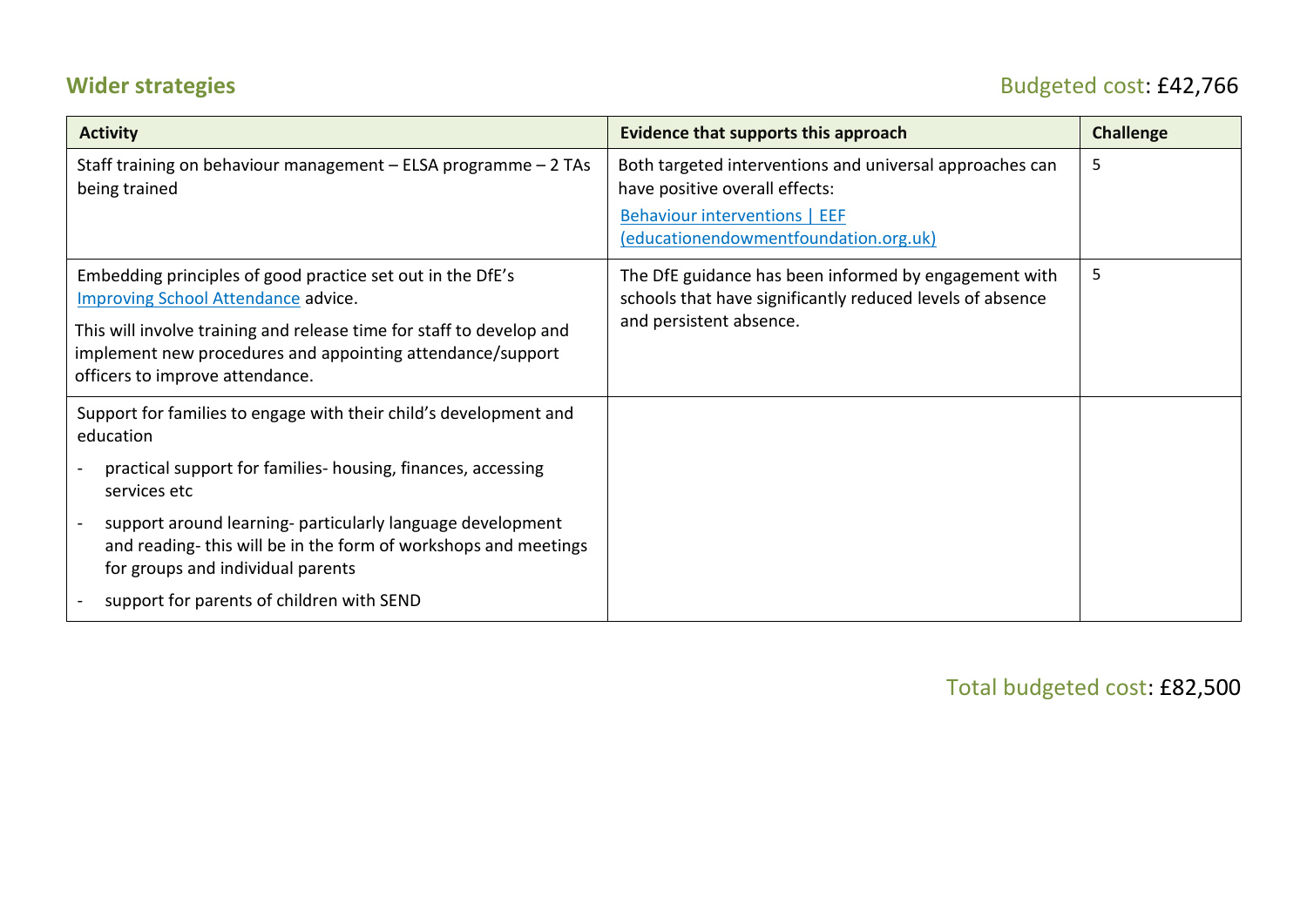# **Review of outcomes in the previous academic year**

This details the impact that our pupil premium activity had on pupils in the 2020 to 2021 academic year.

### Attainment

Our internal assessments during 2020/21 suggested that the performance of disadvantaged pupils was lower than in the previous 2 years in key areas of the curriculum.

Our assessment of the reasons for these outcomes points primarily to Covid-19 impact, which disrupted teaching and learning for all pupils. As evidenced in schools across the country, school closure was most detrimental to our disadvantaged pupils, and they were not able to benefit from our pupil premium funded improvements to teaching and targeted interventions to the degree we had intended.

Attainment gap between disadvantaged pupils and other pupils (pupils with SEND not included in this data)

| Reading 16% | Writing 25% |
|-------------|-------------|
|             |             |

Outcomes in mathematics did not show a significant gap.

### **Attendance**

In 2021 disadvantaged pupils' attendance was 4% lower than other pupils and therefore attendance is a focus on this year's plan.

## **Well-being**

Our assessments and observations indicated that pupil behaviour, wellbeing and mental health were significantly impacted last year, primarily due to COVID-19-related issues. The impact was particularly acute for disadvantaged pupils. We used pupil premium funding to provide wellbeing support for all pupils, and targeted interventions where required.

We are building on that approach with the activities detailed in this plan. We are training 2 Teaching Assistants as Emotional Literacy Support Assistant.